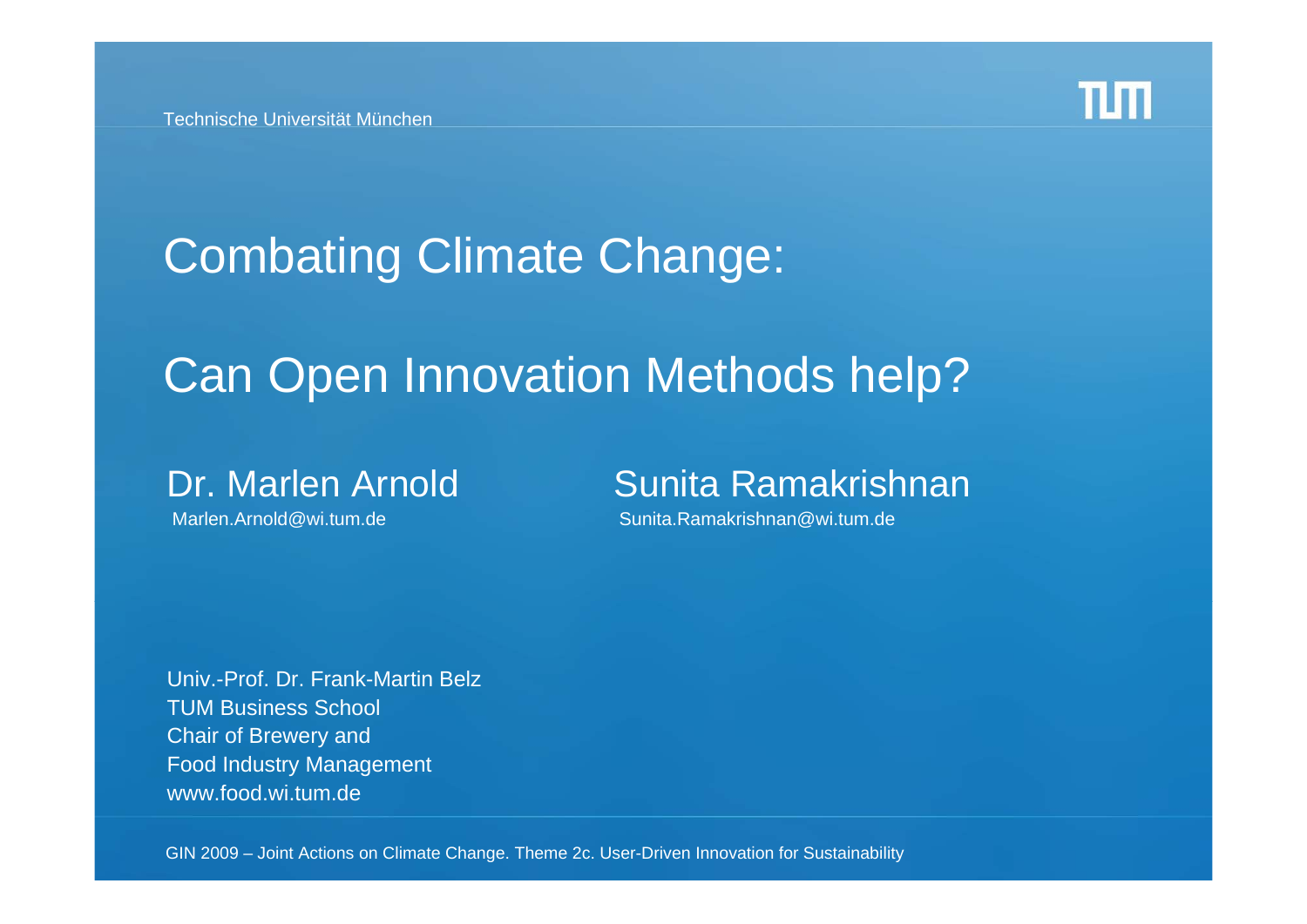

## Agenda

- $\Box$ Open Innovation – Methods and Challenges
- $\Box$ Case Study – Framework and Methodology
- $\blacksquare$ Results and Conclusion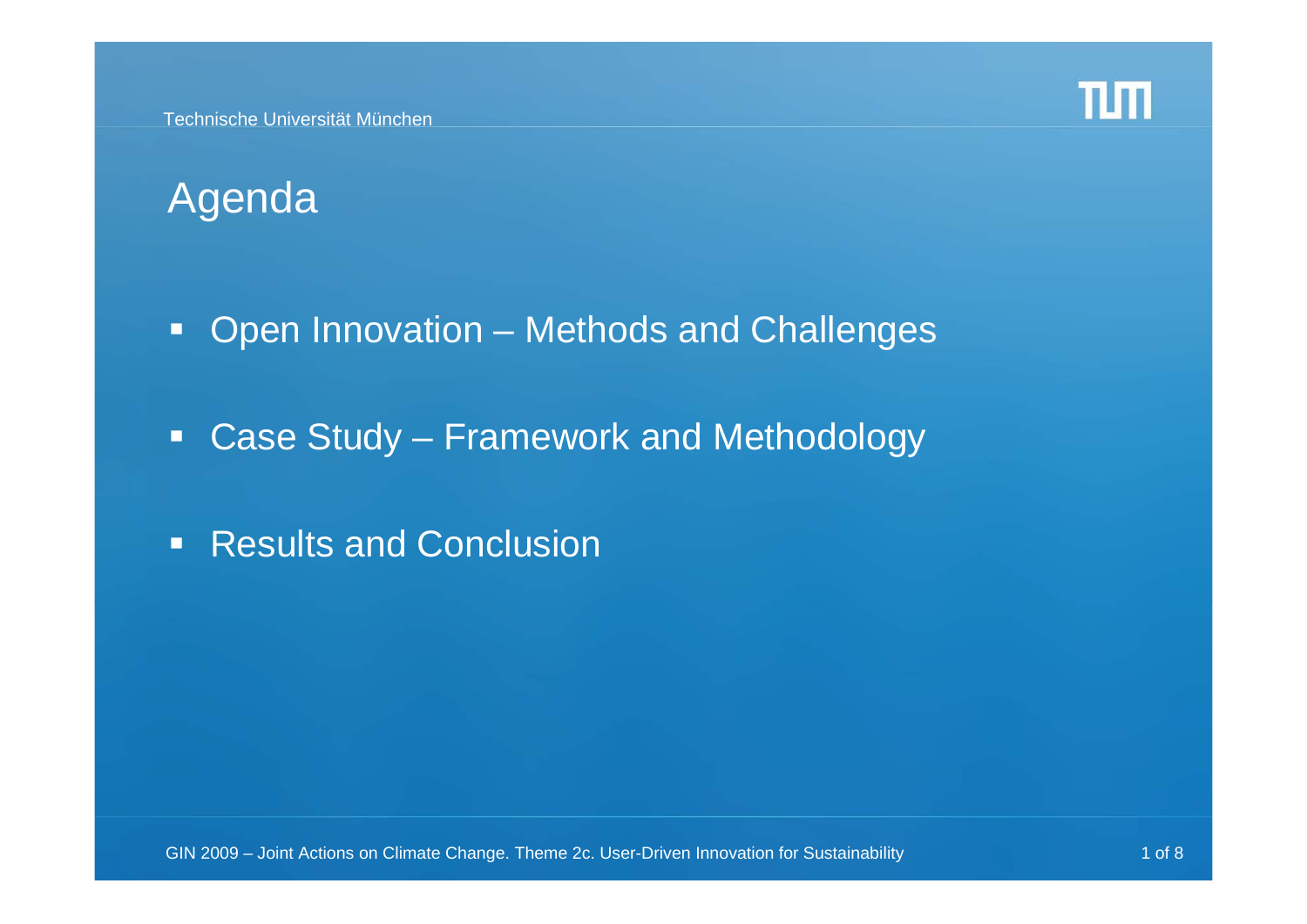#### Open Innovation – Methods

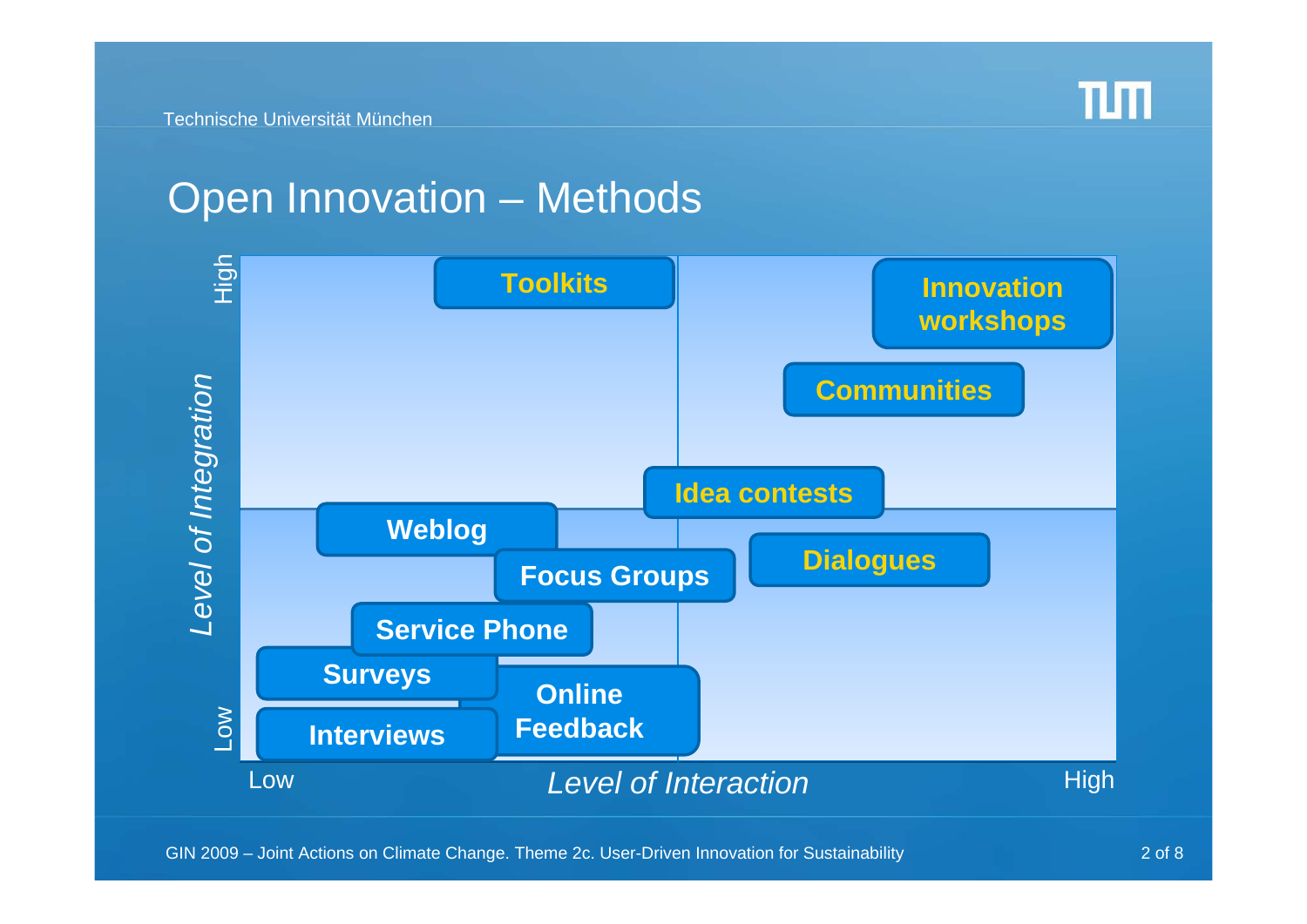

## Open Innovation – Challenges

- $\Box$ Mutually understanding of positions and interests
- $\blacksquare$ Finding and discussing realisable solutions
- $\blacksquare$ Legitimating corporate responsibility and power
- $\Box$ Holding-up of decisions as well as generating uncertainty
- $\blacksquare$ Selecting authoritative decisions by integrating stakeholders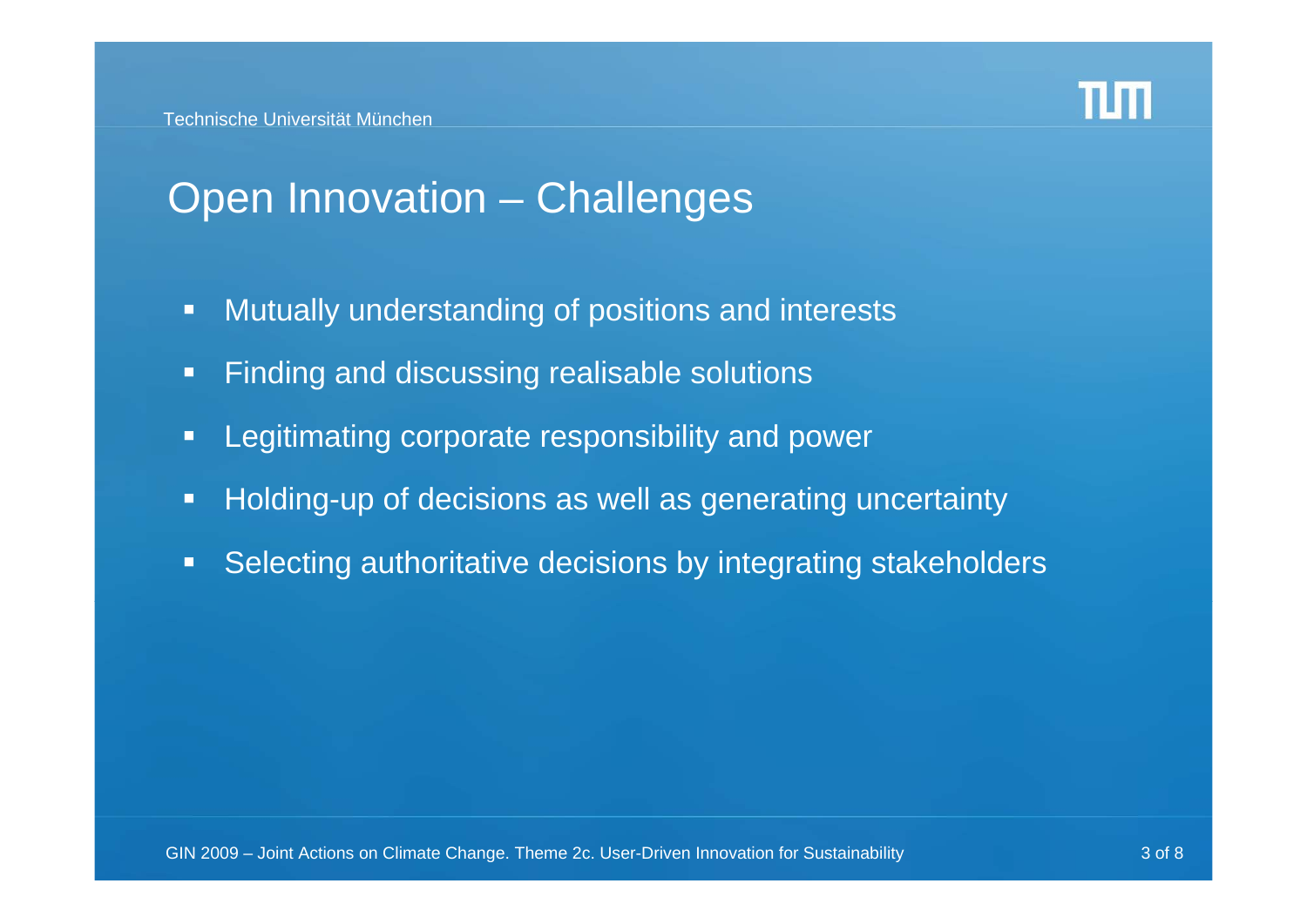

#### Case Study – Framework & Methodology



- 13 German-based companies in fields of
	- Mobility (2 SME, 2 large companies)
	- Housing & Construction (4 SME, 2  $\,$ large companies)
	- Information & Communication Technologies (3 large companies)
- 10 stakeholder dialogues, 8 innovation workshops, 7 webcommunities, 2 idea competitions, 1 toolkit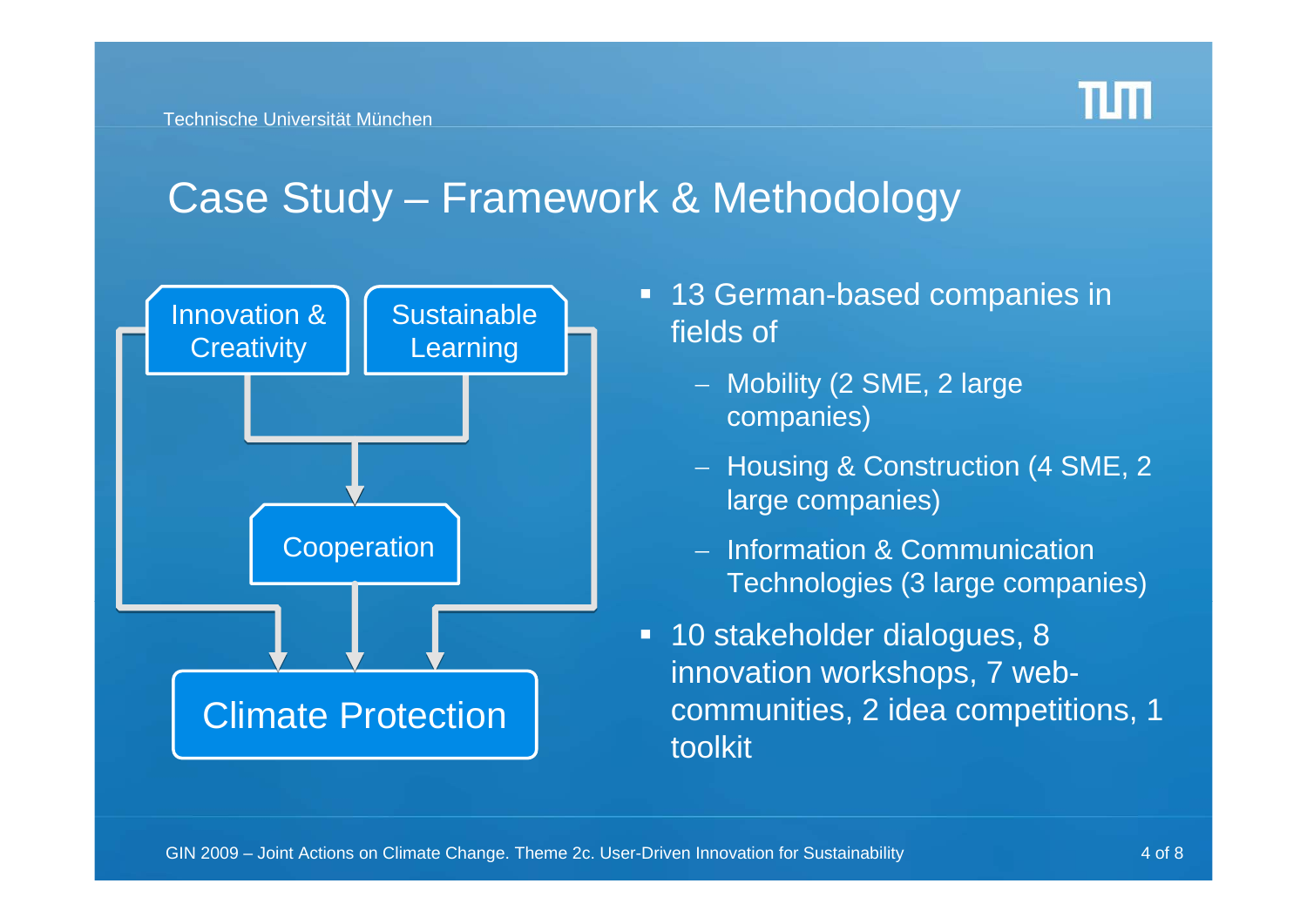

## Results I – Sustainable Learning

- $\blacksquare$  Companies: increase in knowledge on
	- Users' needs and interests
	- Users' preferences of product and service features
	- Products' contribution to climate change
	- Role of users in innovation management
	- Methods to understand users' needs
- Consumers: increase in knowledge on
	- Products and difficulties regarding adoption of user needs
	- Sustainable behaviour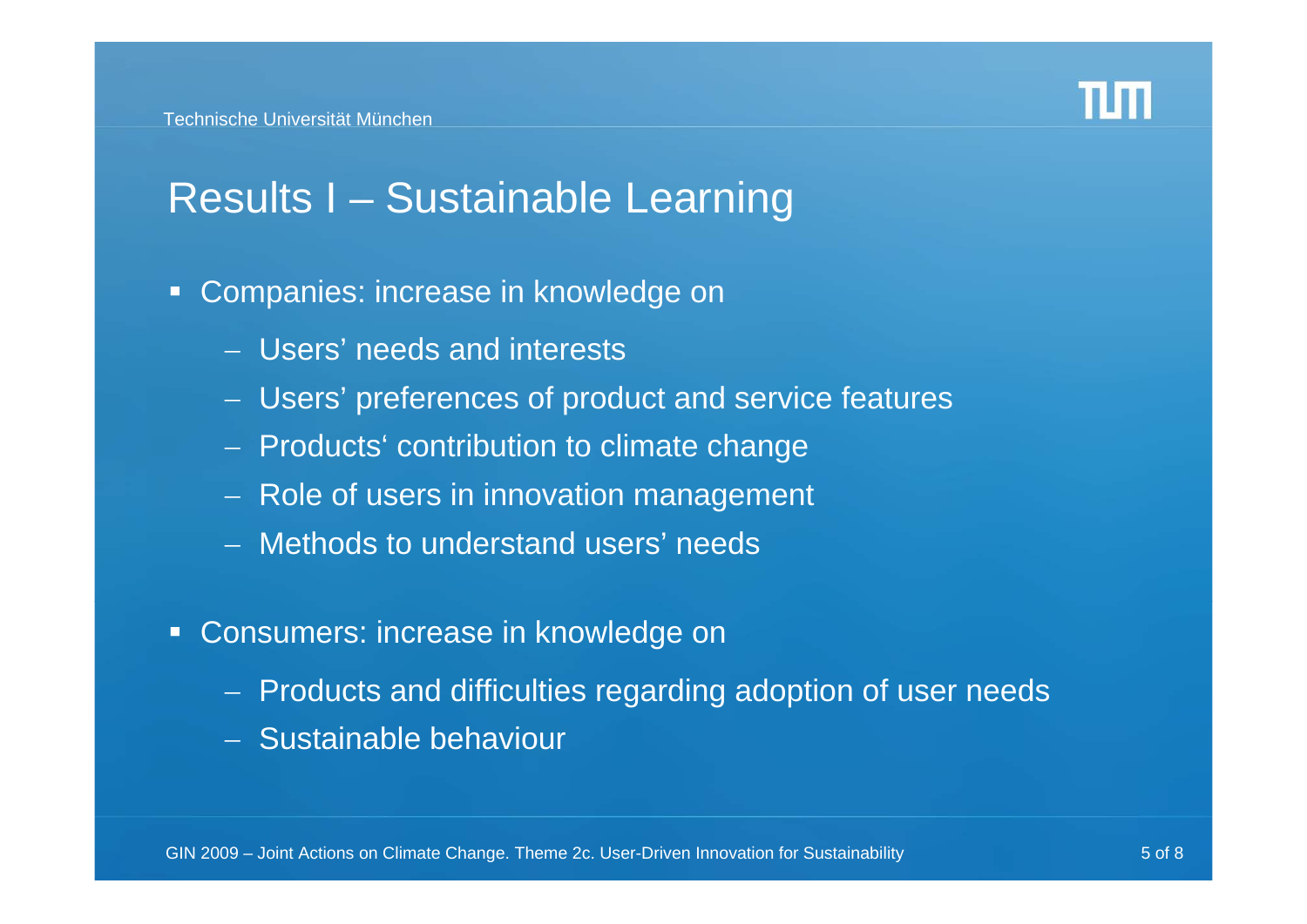

#### Results II – Coorperation

- Companies: accept consumers as competent actors
	- Experts of every-day life containing use and solution knowledge
	- Knowledge on products/services
	- Invitation to exchange knowledge
- $\blacksquare$  Consumers: bring in their ideas (no rights, but prizes)
	- $-$  Adaption of products to user needs
	- Understand role of users in product development
	- More climate-friendly behaviour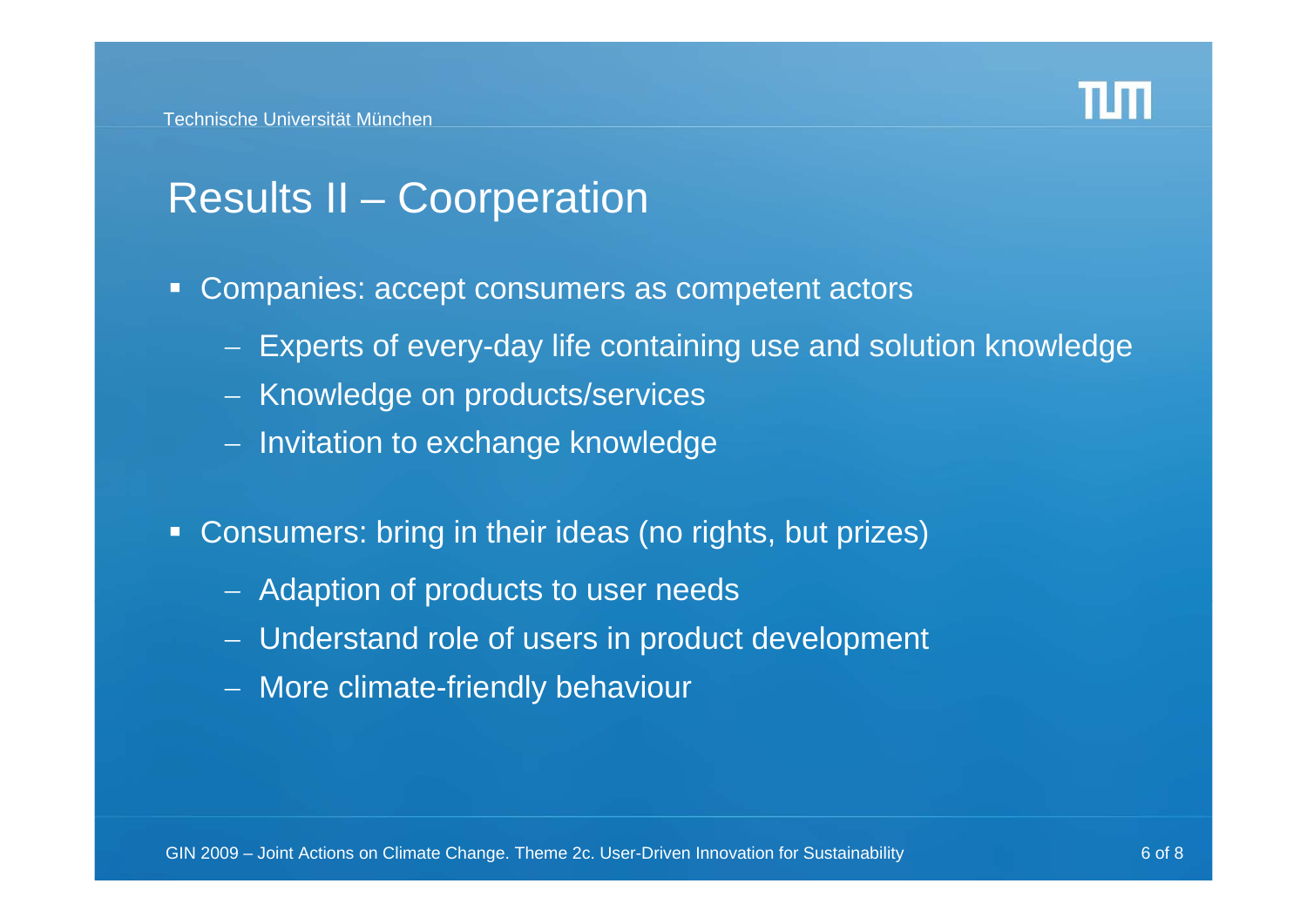

#### Results III – Creativity and Innovation

- $\blacksquare$  Open innovation methods:
	- Different level of interaction or dialogue orientation and therefore diverse possibilities to support sustainable development
	- Climate protection issues have to be addressed directly
	- Filtering mechanisms due to companies' constraints regarding actions for climate protection and sustainability measures